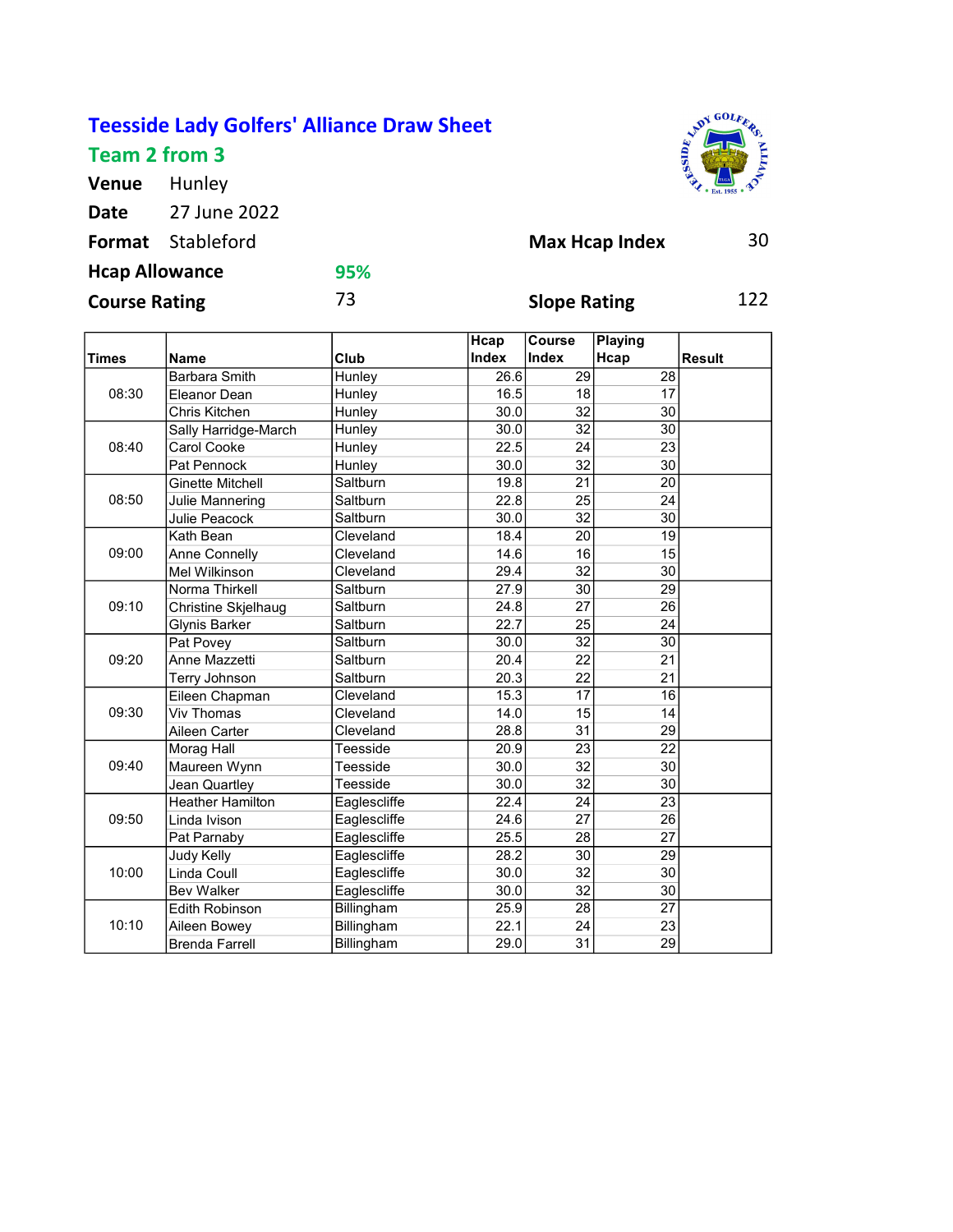## Teesside Lady Golfers' Alliance Draw Sheet Team 2 from 3

Venue Hunley

Date 27 June 2022

AND TOOLERS

| <b>Format</b> Stableford |     | <b>Max Hcap Index</b> | 30  |
|--------------------------|-----|-----------------------|-----|
| <b>Hcap Allowance</b>    | 95% |                       |     |
| <b>Course Rating</b>     | 73  | <b>Slope Rating</b>   | 122 |

|              |                         |                         | Hcap  | Course          | Playing         |               |
|--------------|-------------------------|-------------------------|-------|-----------------|-----------------|---------------|
| <b>Times</b> | <b>Name</b>             | Club                    | Index | <b>Index</b>    | Hcap            | <b>Result</b> |
| 10:20        | Margaret Liddell        | Wilton                  | 21.8  | 24              | $\overline{23}$ |               |
|              | Jane Ellis              | Wilton                  | 20.6  | 22              | 21              |               |
|              | Rae Mitchell            | Wilton                  | 23.7  | 26              | 25              |               |
|              | <b>Tracey Watson</b>    | Billingham              | 18.9  | 20              | 19              |               |
| 10:30        | <b>Heather Keeley</b>   | Billingham              | 24.2  | 26              | 25              |               |
|              | Jean Pitchford          | Billingham              | 24.9  | $\overline{27}$ | 26              |               |
|              | Dot Denham              | <b>Blackwell Grange</b> | 21.7  | 23              | 22              |               |
| 10:40        | Dianne Clark            | <b>Blackwell Grange</b> | 24.1  | 26              | 25              |               |
|              | <b>Christ Constable</b> | <b>Blackwell Grange</b> | 17.1  | 18              | 17              |               |
|              | Angela Graham           | Middlesbrough           | 25.7  | 28              | 27              |               |
| 10:50        | Linda McHardy           | Middlesbrough           | 14.1  | 15              | 14              |               |
|              | Connie Hill             | Middlesbrough           | 30.0  | 32              | $\overline{30}$ |               |
|              | Laura Hall              | Billingham              | 18.4  | 20              | 19              |               |
| 11:00        | <b>Chris Oakley</b>     | Billingham              | 21.0  | 23              | 22              |               |
|              | Michelle Evans          | Billingham              | 14.3  | 15              | 14              |               |
|              | Val Dickinson           | Middlesbrough           | 28.0  | 30              | $\overline{29}$ |               |
| 11:10        | Jan Coyne               | Middlesbrough           | 28.8  | 31              | 29              |               |
|              | Val Hall                | Middlesbrough           | 25.4  | $\overline{27}$ | $\overline{26}$ |               |
|              | Anne Salway             | Billingham              | 27.3  | 29              | 28              |               |
| 11:20        | Joan Simpson            | Billingham              | 30.0  | 32              | 30              |               |
|              | <b>Kate Barker</b>      | Billingham              | 29.0  | 31              | 29              |               |
|              | Carolyn Russell         | Middlesbrough           | 16.8  | 18              | 17              |               |
| 11:30        | Sylvia Fitzpatrick      | Middlesbrough           | 12.7  | 14              | 13              |               |
|              | Sheelagh Whittaker      | Middlesbrough           | 16.0  | 17              | 16              |               |
| 11:40        | Josie Allinson          | Middlesbrough           | 16.9  | 18              | 17              |               |
|              | Linda Slack             | Middlesbrough           | 15.6  | 17              | 16              |               |
|              | Kath Burnside           | Middlesbrough           | 27.1  | 29              | 28              |               |
| 11:50        | Pauline Coleman         | Middlesbrough           | 20.1  | $\overline{22}$ | $\overline{21}$ |               |
|              | Rachel McDine           | Middlesbrough           | 30.0  | $\overline{32}$ | 30              |               |
|              | Yvonne Groombridge      | Middlesbrough           | 30.0  | 32              | 30              |               |
|              | Lynne Franklin          | Seaton Carew            | 16.1  | 17              | 16              |               |
| 12:00        | Lynda Willis            | Seaton Carew            | 11.2  | 12              | 11              |               |
|              | Val Facchini            | <b>Seaton Carew</b>     | 27.6  | 30              | 29              |               |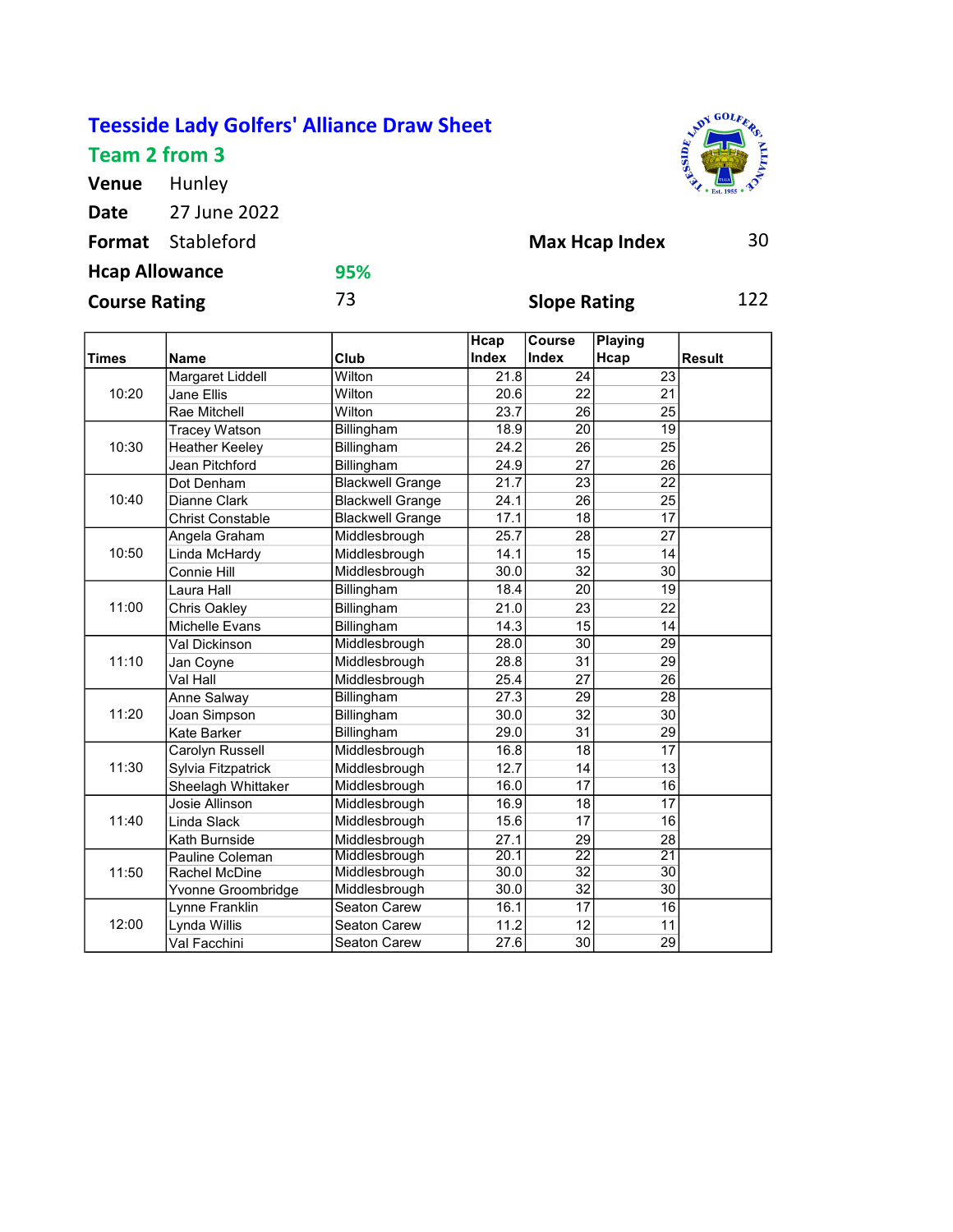## Teesside Lady Golfers' Alliance Draw Sheet Team 2 from 3

Venue Hunley Date 27 June 2022 AND Y GOLFE

| <b>Format</b> Stableford |     | <b>Max Hcap Index</b> | 30  |
|--------------------------|-----|-----------------------|-----|
| <b>Hcap Allowance</b>    | 95% |                       |     |
| <b>Course Rating</b>     | 73  | <b>Slope Rating</b>   | 122 |

|              |                         |                        | Hcap  | Course          | Playing         |               |
|--------------|-------------------------|------------------------|-------|-----------------|-----------------|---------------|
| <b>Times</b> | <b>Name</b>             | Club                   | Index | <b>Index</b>    | Hcap            | <b>Result</b> |
| 12:10        | Pauline Allday          | <b>Ingleby Barwick</b> | 30.0  | 32              | 30              |               |
|              | Lesley Stokes           | Ingleby Barwick        | 24.6  | 27              | 26              |               |
|              | Marie Grainger          | Ingleby Barwick        | 18.8  | 20              | 19              |               |
|              | <b>Barbara Hillier</b>  | Ingleby Barwick        | 13.5  | 15              | 14              |               |
| 12:20        | Liz Musto               | Ingleby Barwick        | 16.5  | 18              | 17              |               |
|              | Sue Faulkner            | Ingleby Barwick        | 29.0  | 31              | 29              |               |
|              | Jo Linsley              | <b>Barnard Castle</b>  | 22.3  | 24              | 23              |               |
| 12:30        | Barbara Yorke           | <b>Barnard Castle</b>  | 11.8  | 13              | 12              |               |
|              | <b>Shirley Smith</b>    | <b>Barnard Castle</b>  | 27.3  | 29              | 28              |               |
|              | Maureen Raw             | <b>Barnard Castle</b>  | 30.0  | 32              | 30              |               |
| 12:40        | Yvonne Carr             | <b>Barnard Castle</b>  | 30.0  | 32              | 30              |               |
|              | Melody Wade             | <b>Barnard Castle</b>  | 21.3  | 23              | 22              |               |
|              | <b>Bernice Peakman</b>  | Teesside               | 24.8  | 27              | 26              |               |
| 12:50        | Jean Thomson            | Teesside               | 26.2  | 28              | 27              |               |
|              | Anne Morron             | Billingham             | 16.6  | 18              | 17              |               |
|              | <b>Christine Palmer</b> | Wynyard                | 12.6  | 14              | $\overline{13}$ |               |
| 13:00        | <b>Bobby Griffiths</b>  | Wynyard                | 14.8  | 16              | 15              |               |
|              | Sylvia Newell           | Wynyard                | 26.5  | 29              | 28              |               |
|              | Jan Palmer              | Wynyard                | 16.4  | 18              | 17              |               |
| 13:10        | Jackie Price            | Wynyard                | 17.2  | 19              | 18              |               |
|              | <b>Marilyn Dexter</b>   | Wynyard                | 23.0  | 25              | 24              |               |
|              | Eileen Catt             | Richmond               | 17.9  | 19              | 18              |               |
| 13:20        | Ruth Lightfoot          | Richmond               | 15.7  | 17              | 16              |               |
|              | Vicky Johnson           | Richmond               | 14.2  | 15              | 14              |               |
| 13:30        | Pamela Moffat           | Romanby                | 25.4  | 27              | 26              |               |
|              | Julie Walker            | Romanby                | 26.1  | 28              | 27              |               |
|              | Christine Keats         | Romanby                | 30.0  | $\overline{32}$ | 30              |               |
| 13:40        | Jane Adamson            | Romanby                | 18.5  | $\overline{20}$ | 19              |               |
|              | <b>Sue Russell</b>      | Romanby                | 30.0  | 32              | 30              |               |
|              | Christine Goldsbrough   | Romanby                | 30.0  | 32              | 30              |               |
|              | Louise Fryer            | Eaglescliffe           | 20.1  | 22              | 21              |               |
| 13:50        | Lee Robson              | Eaglescliffe           | 28.6  | 31              | 29              |               |
|              | Karen Crabtree          | Eaglescliffe           | 27.8  | 30              | 29              |               |